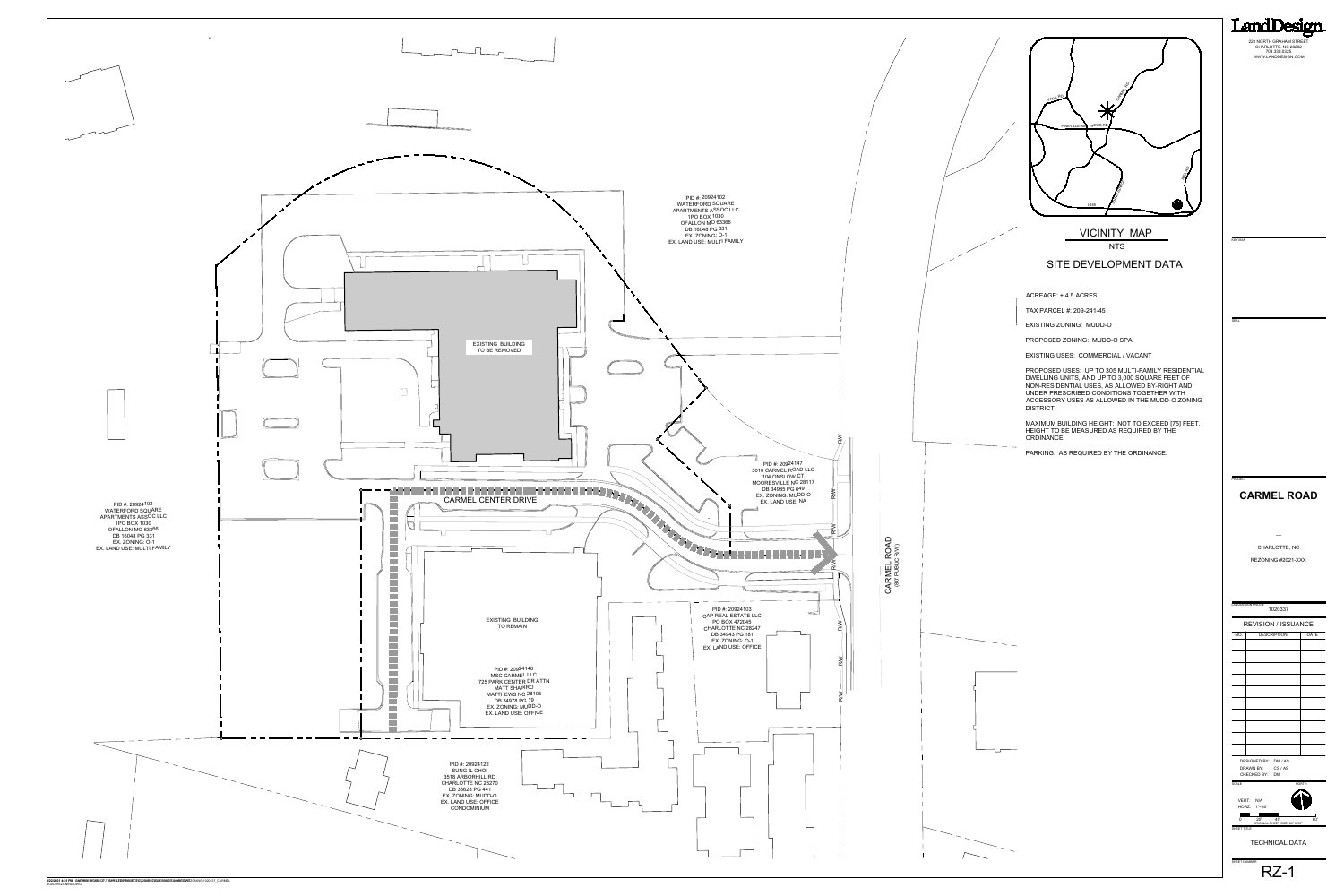# **CARMEL ROAD**

--- CHARLOTTE, NC REZONING #2021-XXX

RZ-2

Land mor 223 NORTH GRAHAM STREET CHARLOTTE, NC 28202 704.333.0325 WWW.LANDDESIGN.COM



KEY MAP

SEAL

PROJECT



| <b>PROPOSED SETBACK</b>                                                 |  |
|-------------------------------------------------------------------------|--|
| <b>PROPOSED PROPERTY LINE -</b>                                         |  |
| EXISTING PRIVATE STREET <b>THE REAL PRIVATE STREET AND REAL PRIVATE</b> |  |
| FUTURE PRIVATE STREET <b>THE REAL PRIVATE</b>                           |  |